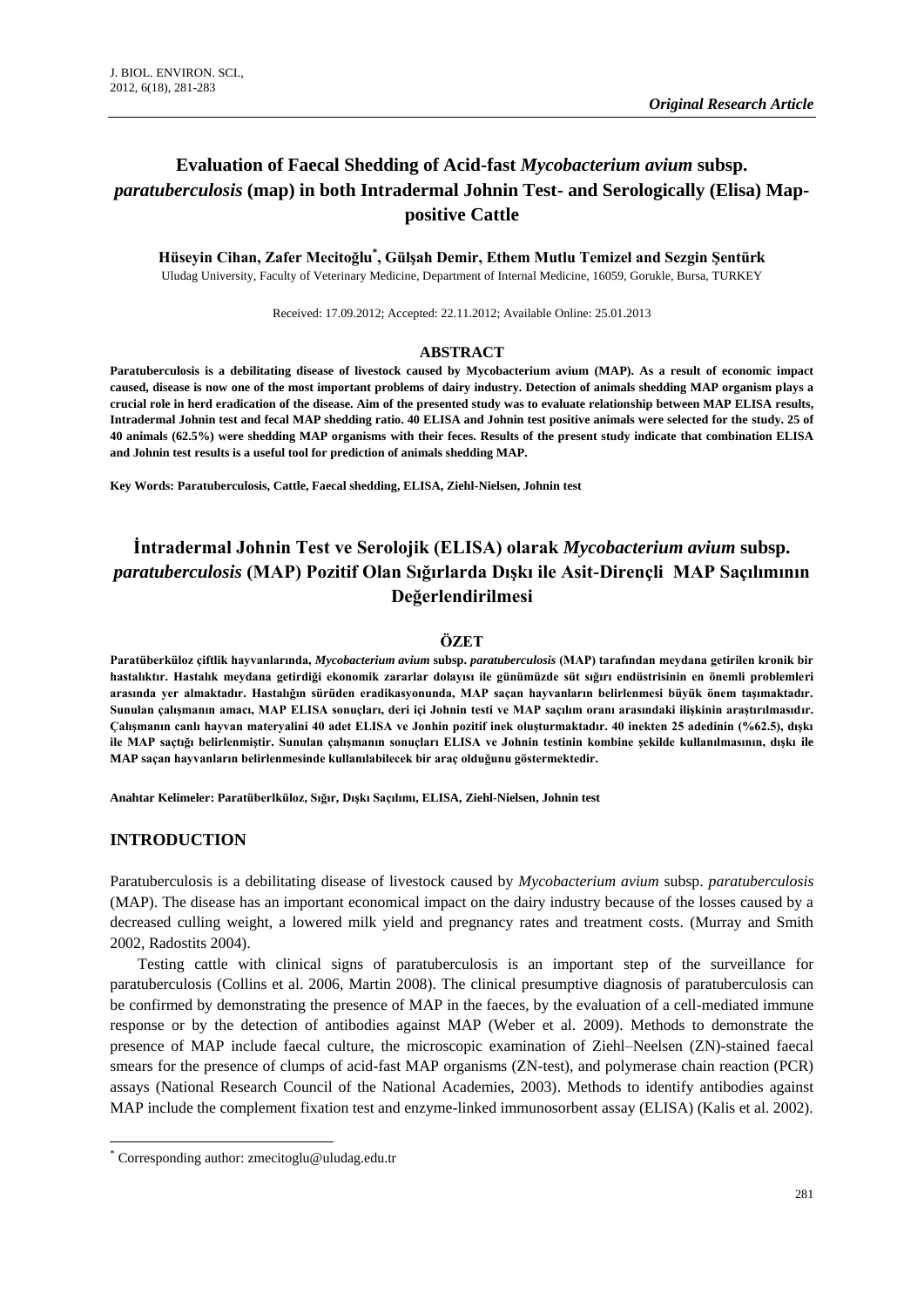A well-known cell-mediated immune (CMI) test for mycobacterial infections is the intradermal skin test, which measures a delayed type of hypersensitivity to mycobacterial antigens. The swelling formed within two to three days after the injection of a mycobacterial antigen preparation known as PPD (purified protein derivative) is measured using a set of callipers to determine the increase of the skin thickness (Kalis et al. 2003).

The purpose of this study is to determine the faecal shedding ratio of acid-fast MAP organisms in both MAP ELISA and intradermal Johnin test-positive cattle. Our goal was to evaluate the usefulness of the combination of a MAP ELISA and intradermal Johnin test for eradication and control programs of paratuberculosis in dairy cattle.

## **MATERIALS AND METHODS**

Forty intradermal Johnin test and ELISA positive for MAP Holstein-Friesian dairy cattle, aged from 3 to 8 years, were evaluated for paratuberculosis by the microscopic examination of their faeces for acid-fast organisms using Ziehl–Neelsen staining. The serological evaluation was performed using an ELISA (Para-TB-Ab ELISA, Svanovir; Svanova Biotech AB Inc., Sweden), according to the manufacturer protocol. For the ELISA, the samples were added to the wells of microplates coated with lipoarabinomannan derived from MAP. The results were measured using a Biotek ELx800 reader at 450 nm. The percent positivity (PP) values were calculated for the samples using the following formula:

PP - mean optica1 density (OD) value of sample/ mean OD va1ue of positive control x 100

The serum samples with PP values of 53 or more were evaluated as positive, va1ues of 37 to 57 were evaluated as doubtful, and values of 31 or less were evaluated as negative.

At the time of the serum and faeces collection for the serologic and faecal examination, the intradermal Johnin test (Central Veterinary Control and Research Institute, Etlik, Ankara) was performed by injecting 0.2 ml of Johnin's PPD fraction intradermally in the cervical area of the cattle. The results were evaluated 48 hours after injection. An increase of the skin fold thickness equal and/or greater than 3 mm was considered to be a positive result. The absence of a reaction was classified as negative, and an oedematous reaction was categorised as suspect.

For the study, cattle that were MAP positive by both the intradermal Johnin test and ELISA 40 were selected. Faeces from all of the cows were examined for parasites before and after the study to eliminate the possible indirect effect of intestinal parasitism on the immune response to MAP. All of the samples examined were negative for parasites.

The faecal samples of 40 MAP ELISA and intradermal Johnin test-positive cattle were collected by the rectal route and the faecal smears were stained with Ziehl–Nielsen stain for the identification of acid-fast microorganisms. All of the slides were examined under 1000x magnification, and the observations were recorded according to Acid Fast Bacilli (AFB) scoring criteria, as follows (Fujiki 2001). no acid-fast bacilli in at least 100 microscopic fields was scored as negative (-); one to nine acid-fast bacilli in 100 microscopic fields was scored as doubtful (?); and 10 to 99 acid-fast bacilli in 100 microscopic fields was scored as positive (+).

### **RESULTS**

The ZN-test results of the 40 samples that were both MAP sero-positive and intradermal Johnin test (JT)-positive were retrieved (Table 1). As shown in Table 1, 25 (62.5%) of the 40 cases produced both positive JT-ELISA and ZN-test results, whereas 15 (37.5%) of the 40 cases exhibited positive JT-ELISA and negative ZN-test results. To support culling decisions in cases of suspected of paratuberculosis, a fast confirmation of the clinical presumptive diagnosis is preferred. Faecal culture is often regarded as a gold standard but takes at least several weeks before a test result is obtained, depending on the culture method used (Weber et al. 2009). Therefore, in